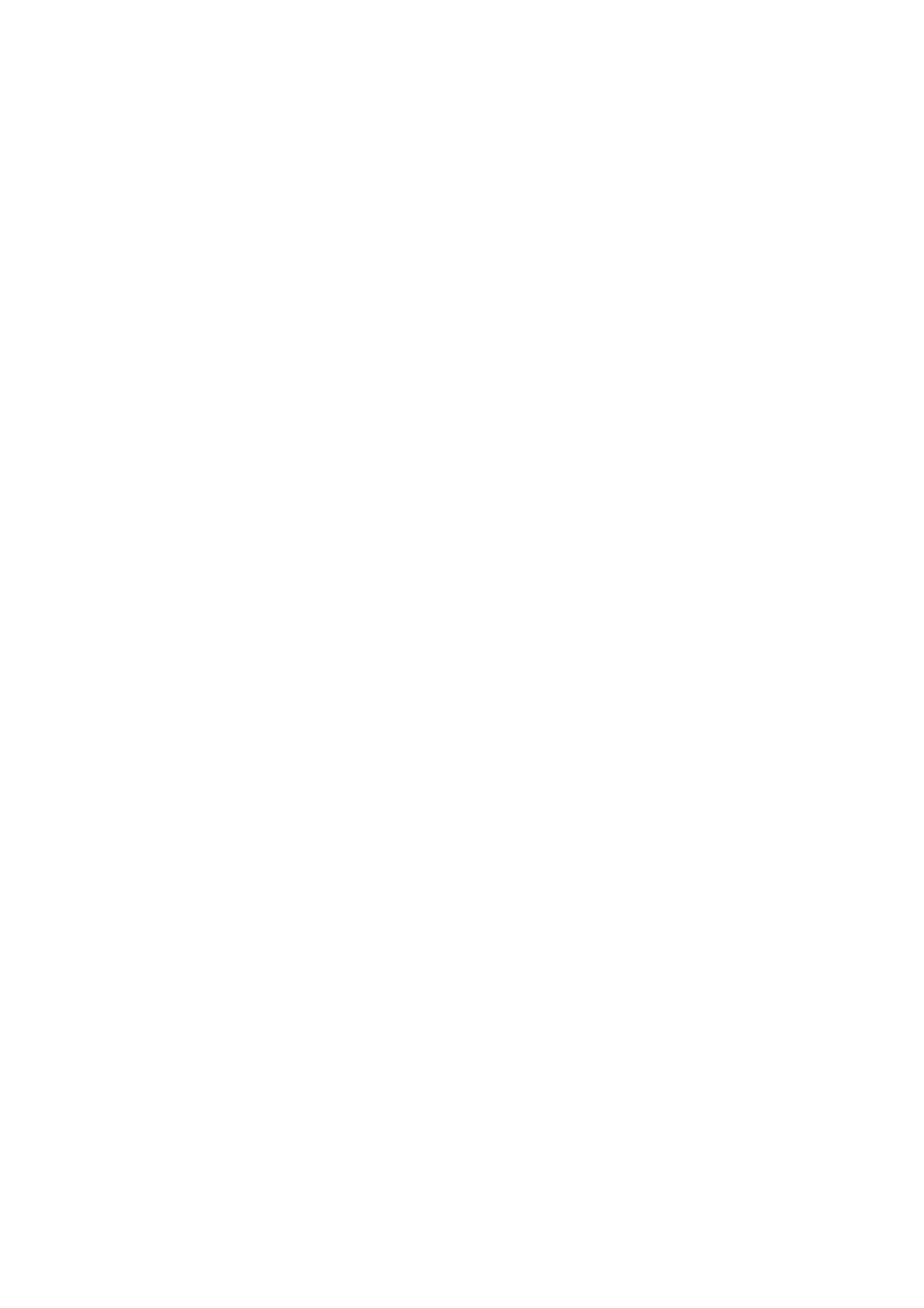#### Western Australia

# Distress for Rent Abolition Act 1936

### **Contents**

| 1. | Short title                                                        |                       |
|----|--------------------------------------------------------------------|-----------------------|
| 2. | Abolition of distress for rent due                                 |                       |
| 3. | Any distress for rent which is pending not to be<br>proceeded with |                       |
| 4. | Restriction of remedies of mortgagee or annuitant                  |                       |
|    | against tenant                                                     |                       |
| 5. | Saving of right to recover by action                               | $\mathcal{D}_{\cdot}$ |
|    | <b>Notes</b>                                                       |                       |
|    | Compilation table                                                  |                       |

Published on www.legislation.wa.gov.au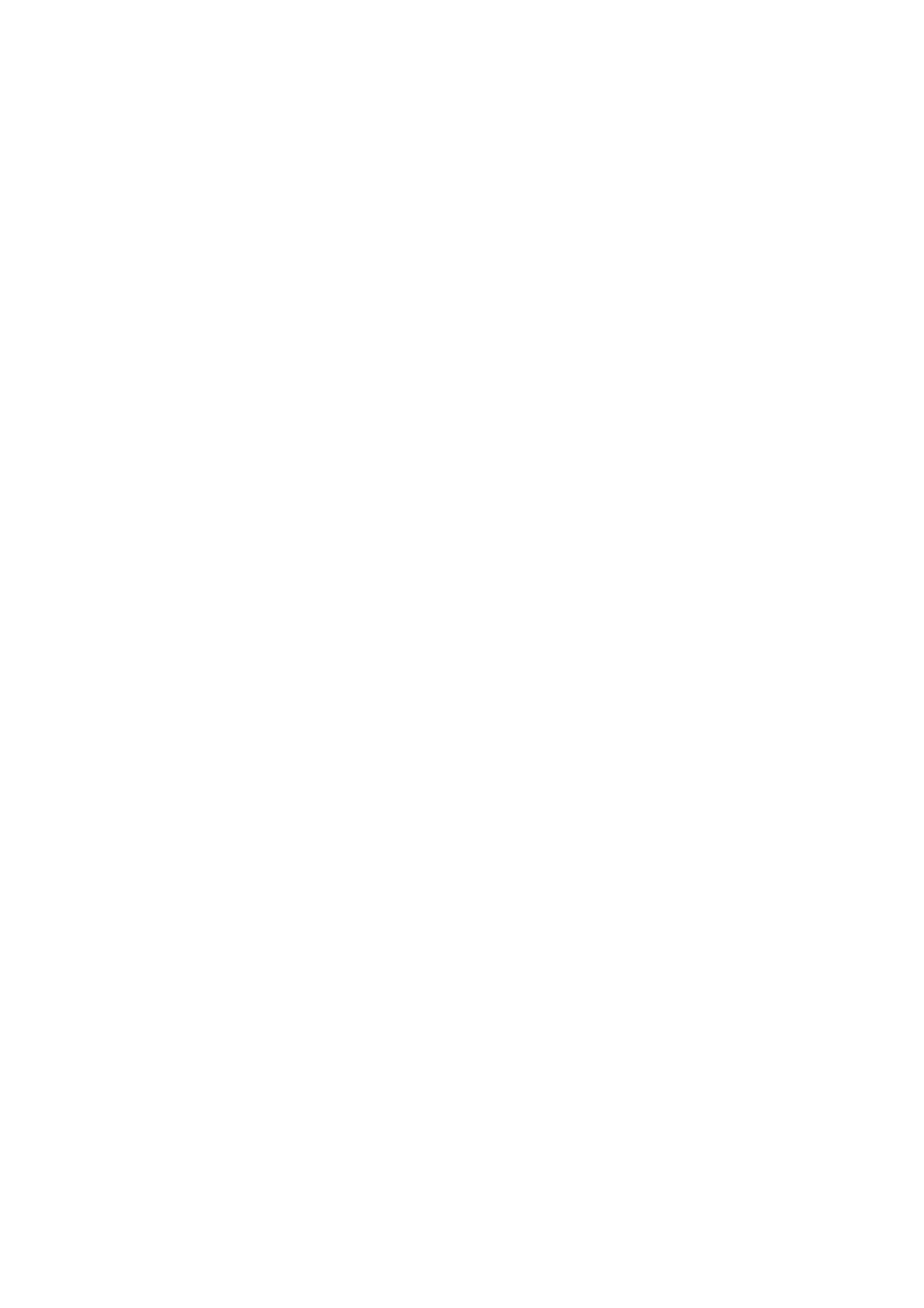Western Australia

## Distress for Rent Abolition Act 1936

#### An Act to abolish distress for rent and for other relative purposes.

#### 1. Short title

 This Act may be cited as the Distress for Rent Abolition Act  $1936^{\,1}$ .

#### 2. Abolition of distress for rent due

 After the commencement of this Act no distress for rent shall be levied or made.

#### 3. Any distress for rent which is pending not to be proceeded with

 Where prior to the date of the commencement of this Act any person has levied or made any distress for rent and the goods and chattels distrained have not been sold, the distress shall not be proceeded with, and shall be deemed to be withdrawn without prejudice to the right of the person making the distress to recover the amount distrained for and the costs of making the distress from the person liable for the rent as a debt in any court of competent jurisdiction.

#### 4. Restriction of remedies of mortgagee or annuitant against tenant

 In lieu of the power of distress for rent contained in section 112 of the Transfer of Land Act 1893, as against the tenant or occupier for arrears of any interest or annuity therein referred to, the person to whom the interest or annuity is due may, subject to the proviso in the said section as to liability, recover the same in

As at 01 May 2006 Version 01-000 page 1 page 1 page 1 page 1 Published on www.legislation.wa.gov.au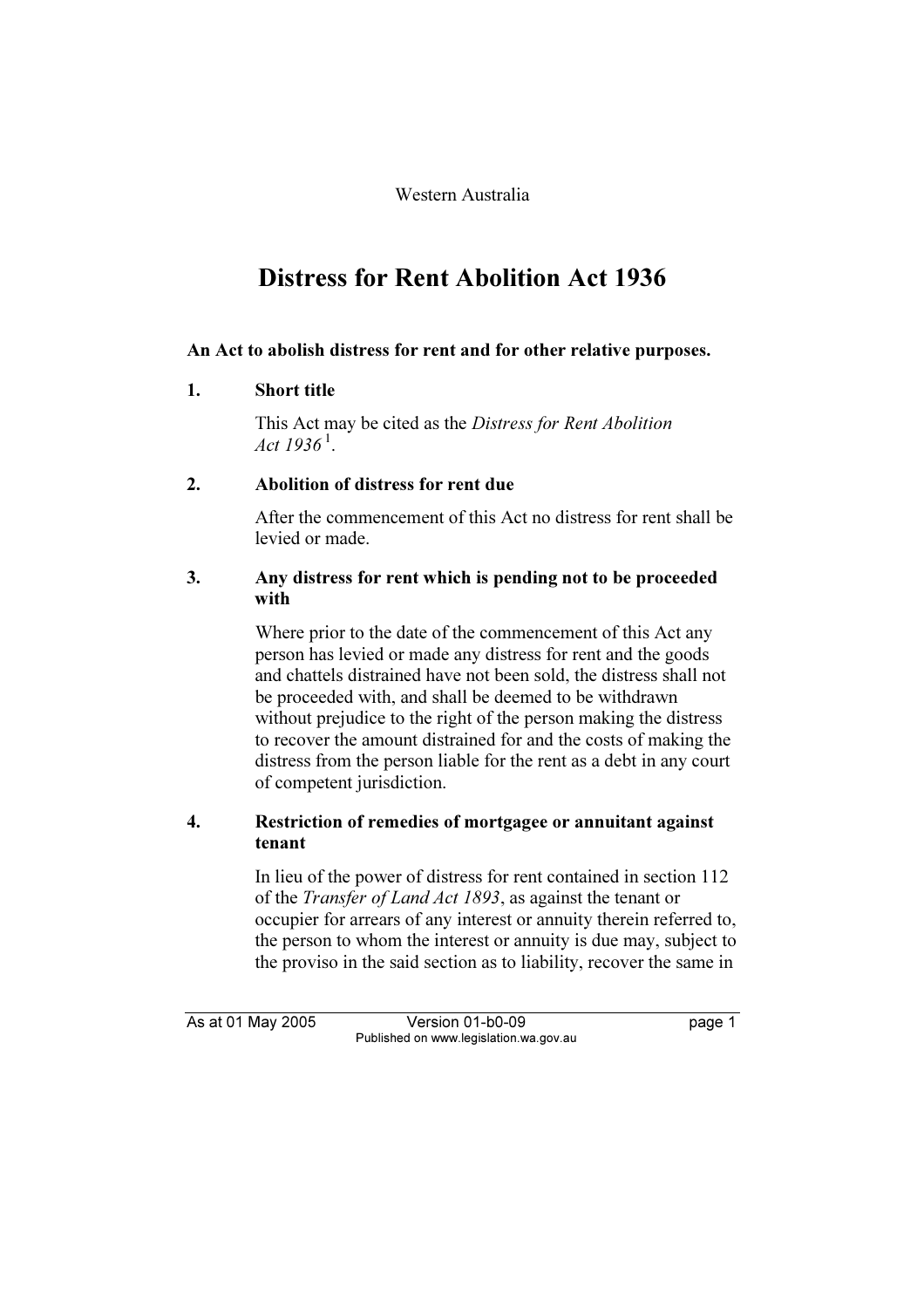| s. 5 |  |  |  |
|------|--|--|--|
|      |  |  |  |

any court of competent jurisdiction as a debt from the occupier or tenant of the land mentioned in the mortgage or charge.

### 5. Saving of right to recover by action

 Nothing in this Act shall prejudice or affect the right of a person to whom rent is due to recover the same as a debt from the person liable to pay the same in any court of competent jurisdiction.

[6. Deleted: No. 59 of 2004 s. 141.]

page 2 Version 01-box 2005 Published on www.legislation.wa.gov.au